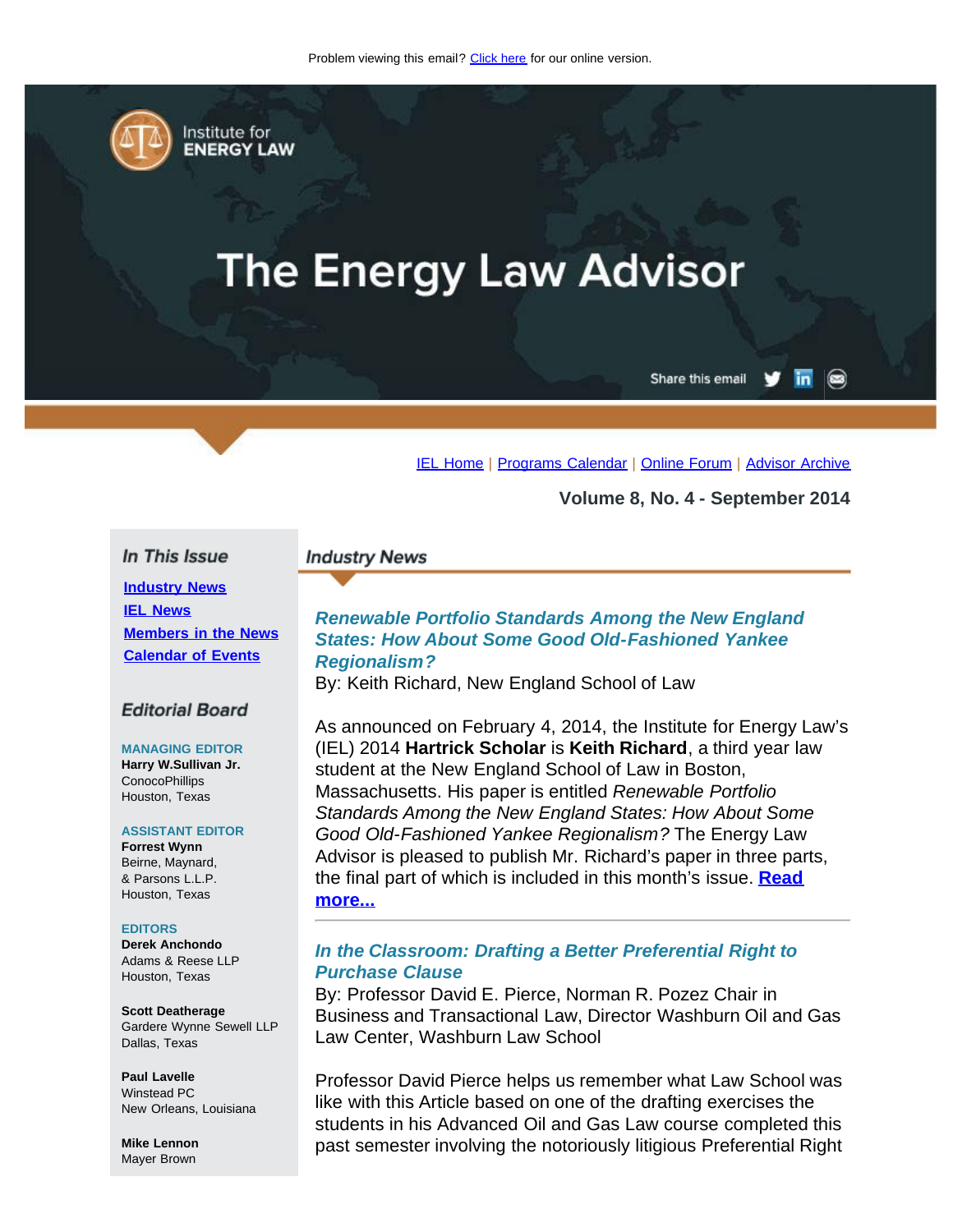#### Houston, Texas

**Jack Massey** Sutherland Asbill & Brennan LLP Houston, Texas

**Christina E. Ponig** DLA Piper LLP (US) Houston, Texas

**Matthew J. Salzman** Stinson Leonard Street LLP Kansas City, Missouri

**Russell L. Schetroma** Steptoe & Johnson PLLC Meadville, Pennsylvania

#### **INSTITUTE FOR ENERGY LAW**

**Wendy Daboval** Chair, IEL Advisory Board Chevron North America Exploration & Production Co. Houston, Texas

**J. Alan B. Dunlop** IEL Director Plano, Texas

**David B. Winn** IEL Co-Director and CAIL Vice President Plano, Texas

#### **Submissions**

**Industry News** Email **[Harry Sullivan](mailto:harry.w.sullivan@conocophillips.com)** and **[Lilly Hogarth](mailto:lhogarth@cailaw.org)**.

**Member Announcements** Email **[Lilly Hogarth](mailto:lhogarth@cailaw.org)**. Please submit photo with announcement if possible.

© Copyright 2014 - All Rights Reserved

to Purchase Clause in the Operating Agreement. Don't worry, you will not be graded on this exercise, except possibly through litigation in the future. **[Read more...](http://www.cailaw.org/media/files/IEL/Publications/2014/ela-preferential-rights-vol8-no4.pdf)**

# *Merger Enforcement Actions Below the HSR Threshold - Top Ten Tips in Non-Reportable Transactions*

By: Steve Levitsky and Paolo Morante, DLA Piper LLP (US)

This Article looks at a recent high-profile merger that was way below the Hart-Scott-Rodino reporting threshold, but was challenged anyway: it ended in full divestiture two years after the merger. The case demonstrates that no merger is immune from agency challenge, even if it is small and already closed. **[Read](http://www.cailaw.org/media/files/IEL/Publications/2014/ela-10-commandments-vol8-no4.pdf) [more...](http://www.cailaw.org/media/files/IEL/Publications/2014/ela-10-commandments-vol8-no4.pdf)**

### *Updated Timeline for the Mexican Energy Reform* By: Carlos Moran, Cogan & Partners L.L.P.

As everyone in the oil and gas industry knows, there are major changes happening in Mexico, as the country restructures its oil and gas sector and opens up to foreign investment in the oil and gas sector. The changes thus far have been truly remarkable. This Article examines some recent developments. **[Read more...](http://cailaw.informz.net/admin31/content/template.asp?sid=36161&ptid=799&brandid=3434&uid=781094093&mi=3620248&ps=36161)**

## *Third Circuit Holds that Shut-In Royalty Provision of Lease Bars Suit Where Non-Producing Wells were Shut-In* By: Jeremy Mercer and Michael Gaetani, Norton Rose Fulbright

This Article examines the recent holding in the case of *Messner v. SWEPI LP*, No. 13-3813, slip op. (3d Cir. July 17, 2014) involving the shut-in royalty clause. **[Read more...](http://www.cailaw.org/media/files/IEL/Publications/2014/ela-third-circuit-vol8-no4.pdf)**

*LNG in Chile: The 10th Anniversary of Chile's Natural Gas Crisis and the Continued Operation of LNG Terminals* By: Roberto Sepúlveda, Cogan & Partners L.L.P.

This Article examines the state of the LNG industry in Chile ten years on from its natural gas crisis. **[Read more...](http://www.cailaw.org/media/files/IEL/Publications/2014/ela-lng-chile-vol8-no4.pdf)**

## **IEL News**

## **IEL's Fourth Oilfield Services Law Conference on October 9**

The IEL will be presenting its 4th [Oilfield Services Law](http://www.cailaw.org/institute-for-energy-law/events/2014/oilfield-services-law-conference.html?utm_source=Informz&utm_medium=Email&utm_campaign=Event+Details) [Conference](http://www.cailaw.org/institute-for-energy-law/events/2014/oilfield-services-law-conference.html?utm_source=Informz&utm_medium=Email&utm_campaign=Event+Details) in Houston's JW Marriott Hotel on Thursday, October 9. This year's conference co-chairs are Michael Bennett of Baker Botts and Kevin Blodgett of Rockwater Energy Solutions, and they have recruited an outstanding faculty to discuss matters of interest to in-house and private practice counsel working in the oilfield services space.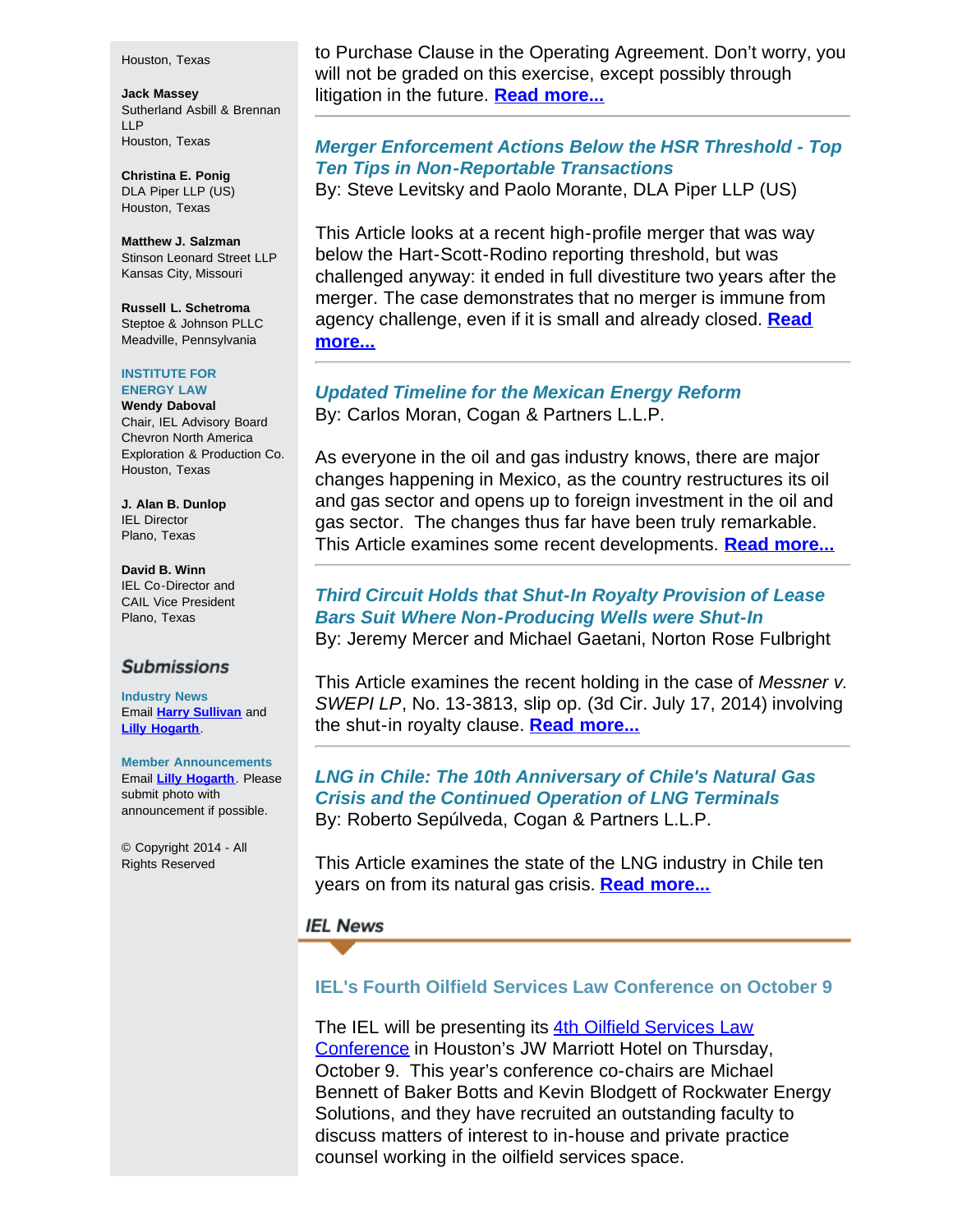Highlights will include a review of transactional trends in oilfield services, avoiding liability under the Fair Labor Standards Act, a discussion of important contract issues, another look at hydraulic fracing regulation, dealing with sanctions, and the problems of ediscovery. Mark Stubbe, Senior Vice President at Cheniere Energy in Houston, will give a lunchtime talk on LNG export. You can find more details and register at [cailaw.org/iel](http://www.cailaw.org/iel?utm_source=Informz&utm_medium=Email&utm_campaign=Event+Details).

The IEL's Oilfield Services Practice Committee, led by Alex Cestero and Michael Bennett, has a growing membership of lawyers practicing in this field. As well as being closely involved with the annual conference, the committee organizes short CLE sessions (usually over breakfast) a few times a year, and is an ideal group for oilfield services lawyers to network with their peers. Please contact Alex or Mike for more details, or Alan Dunlop at the IEL.

## **Members in the News**



# **Mark Folladori Retired from Mayer Brown**

**Marc Folladori** recently retired from Mayer Brown, after practicing law for 40 years. He joined Mayer Brown in 2006, and served as Co-Leader of the firm's Global Energy Industry Group from 2007 to his retirement. His practice focused on mergers and acquisitions and corporate and securities matters, representing energy companies and firms engaged in energy investment and finance. Marc served as outside corporate counsel for a number of publicly held corporations, and provided US counsel to foreign companies doing business in the US, particularly in energy industry matters.

In addition to the numerous legal and civic organizations he served, Marc served and continues to serve as an advisory board member for the Institute of Energy Law. He continues to write and speak on SEC disclosure and reporting issues, particularly those affecting energy companies.

The IEL gratefully recognizes one new **Supporting Member**:

**Navigant Economics** with the following representatives elected to the IEL Advisory Board: **Bob Boxon, Todd Lester, Mark O'Rear & Robert Lang** as YEP Representative

Please help us welcome IEL's newest **Associate Members** and